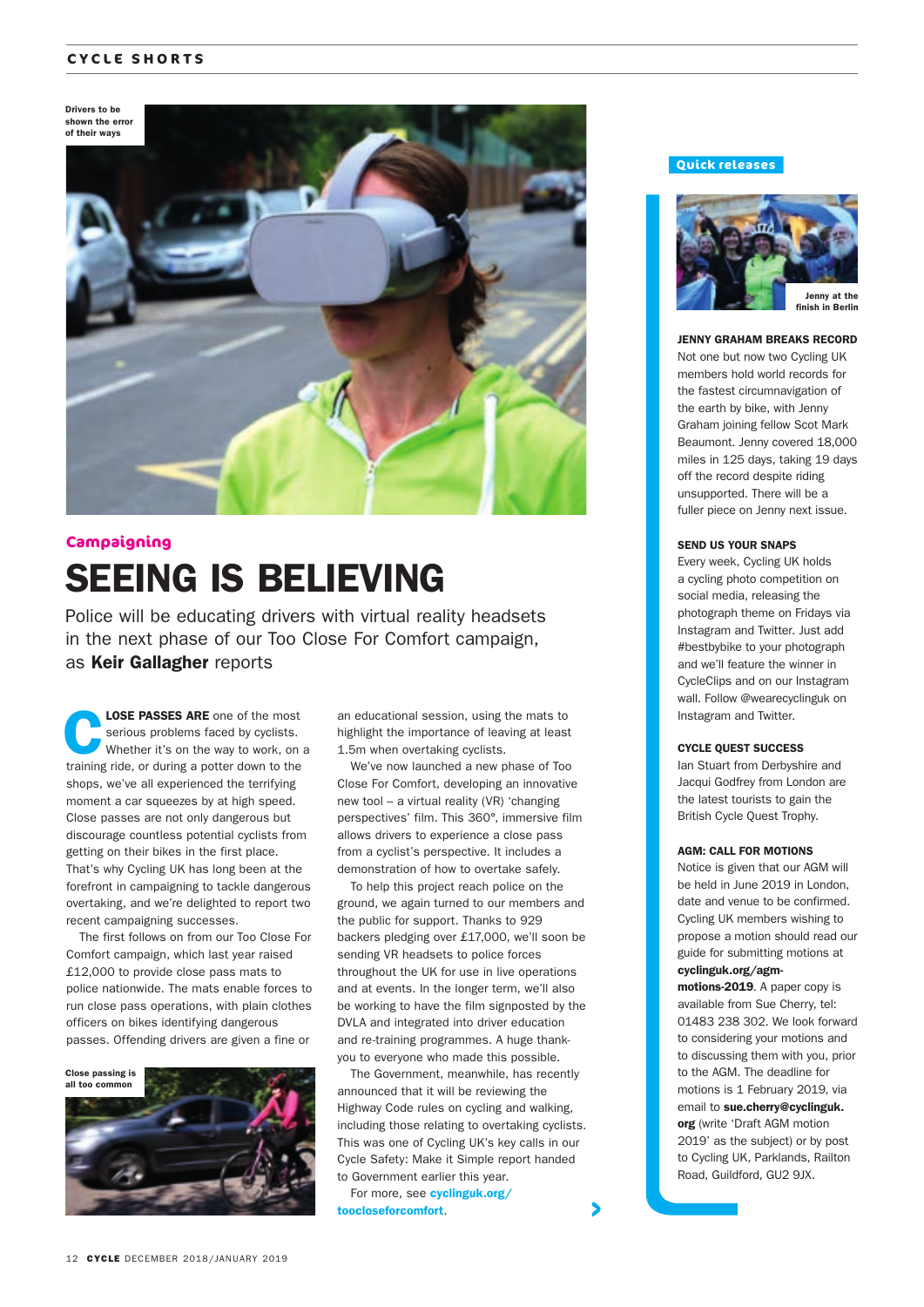#### **Campaigning**

# SHOW US THE MONEY

English councils need Government money to realise their walking and cycling plans. **Duncan Dollimore** outlines Cycling UK's campaign to secure it

YCLE CAMPAIGNERS LOVE an acronym, so the UK Government's first cycling and walking investment strategy, published last April, soon became known as CWIS. As transport is devolved across the four nations, CWIS only concerned England, with local authorities encouraged to produce local cycling and walking infrastructure plans (LCWIPs).

An investment strategy normally sets out how much and where the money is coming from, and how and what it should be spent on. So local authority leaders tasked with building cycling and walking infrastructure could be forgiven if they'd responded to CWIS like Cuba Gooding Jr in the film Jerry Maguire, screaming at his agent 'Show me the money!'

Jumping forward to November 2018, 44 local authorities or groups of local authorities in England (covering around half of England's population outside London) are now receiving technical support to produce LCWIPs. The indications are that many are coming up with proper network plans and priority schemes. The elephant in the room is the lack of any ring-fenced funding, which local authorities would apply for to build the infrastructure identified in their plans.

That's why, along with the charity Living Streets, we've launched a new walking and cycling funding campaign, cyclinguk.org/ wouldyourather, calling on the Government to give councils the funding they need to make

### **"The elephant in the room is the lack of any ringfenced funding"**

more public spaces that are comfortable safe, and attractive to be in. The message that this is about creating safer, healthier and happier streets is crucial if we want more MPs to make a noise about funding in their area, because talking about CWIS, LCWIPs, and infrastructure plans hasn't engaged enough of them in the past. Safe routes to school and healthy streets have far greater resonance.

Last September, following collaborative campaigning by various organisations in Scotland through the We Walk, We Cycle, We Vote campaign, the Scottish Government doubled the annual level of funding for active travel. Our new campaign in England aims to make funding for walking and cycling relevant locally. It's the first step to leveraging the type of increase in active travel spend that we've seen in Scotland.

If you live in England (outside London, which has a separate funding arrangement), please tell your MP and council leader the type of streets, places, and town centres you'd rather have, and why more funding is needed to deliver this, via our online campaign action cyclinguk.org/activetravel.



#### **Quick releases**

#### E-BIKE BOOST FOR SCOTLAND

The promotion of e-bikes in Scotland has been boosted by £470,000 of grants from the Scottish Government's first E-bike Grant Fund. The funding will support a range of public sector organisations and community groups to promote and encourage e-bike use – including universities and colleges, local charities, environmental groups, and community development trusts. Grants have also provided 115 e-bikes that will be available to hire through existing cycle rental schemes in Glasgow and Edinburgh. Due to demand, a further £250,000 will be available for a second funding round. Meanwhile in England, a £2m fund is planned to help individual businesses by contributing 20% of the cost of new e-cargo bikes.

#### THAT'S CHAMPION!

Mick Heath, a driving force behind Cycling UK affiliated group Green CHIPS, has been named Cycling Champion of the Year 2018 in Scotland. Mick is a founding member of Cycling Without Age Inverness, rides with his local tandem club for visually impaired cyclists, and is a key member of Cycling UK Highland. The Cycling Champion award is promoted and awarded jointly by Cycling Scotland, Sustrans Scotland, Scottish Cycling, and Cycling UK. Read more at: cyclinguk.org/

#### cyclingchampionscotland.

#### DON'T LET WALES FAIL

Cycling UK has added its support to the coalition of Welsh campaigning groups, Cycle on the Senedd. They're calling for a doubling of investment in active travel to £20 per head each year. Currently the Welsh Government spends just £10, far less than Scotland, but still more than England and Northern Ireland. If you live in Wales and want better provision for cycling, visit cyclinguk.org/cycleonthesenedd.